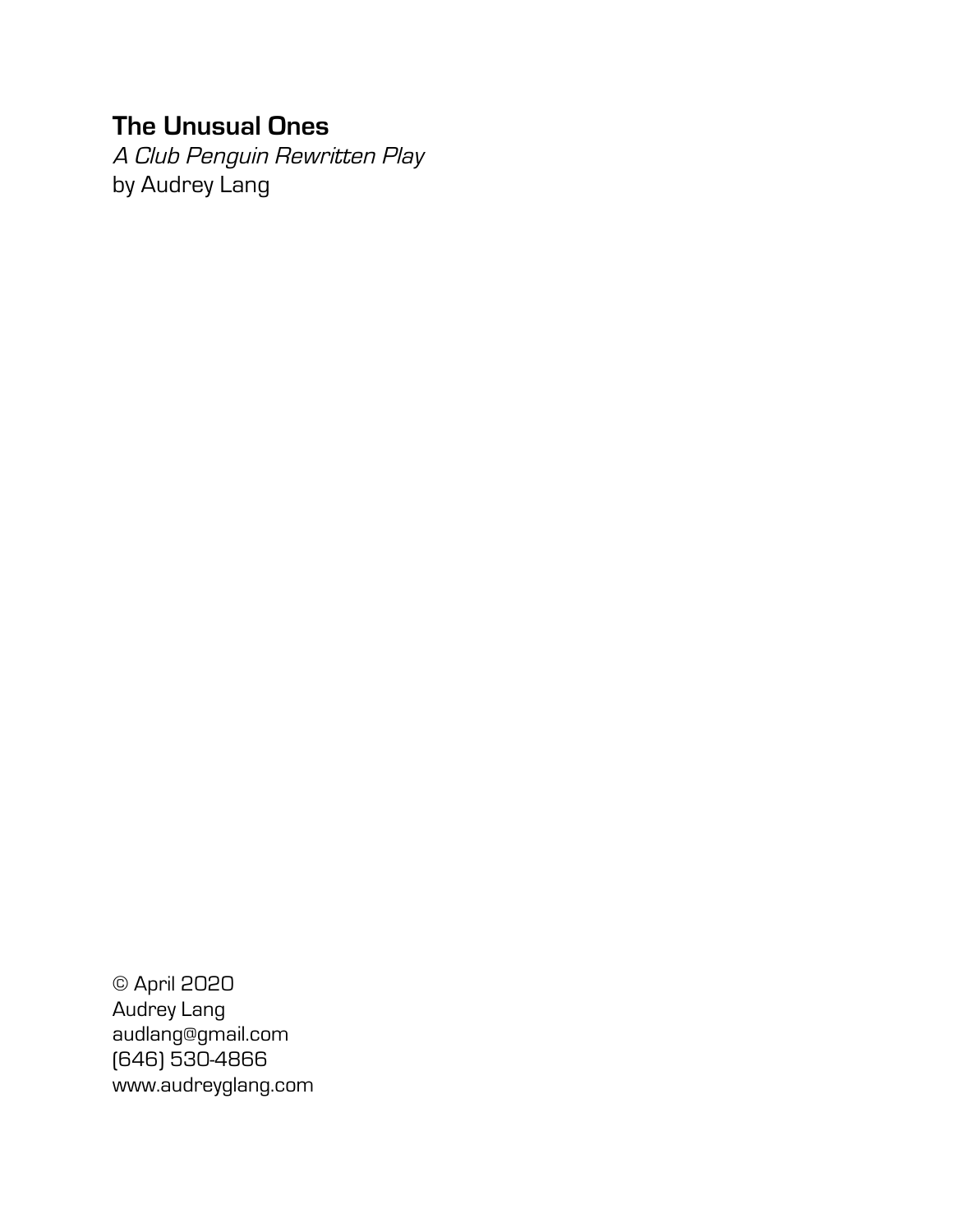## **Characters**

**GelPenguin** – she/her **Sensei** – she/her





**stanleyhud** – any pronouns **Pringle8** (does not appear) – she/her



**Place** 

**Dojo Pathway** - a secret room within the Dojo. In its initial appearance, it appears as a walkway to the Serene Springs. Present in the room there is a statue of Sensei, his puffle, Sage, and two Cherry Blossom trees.

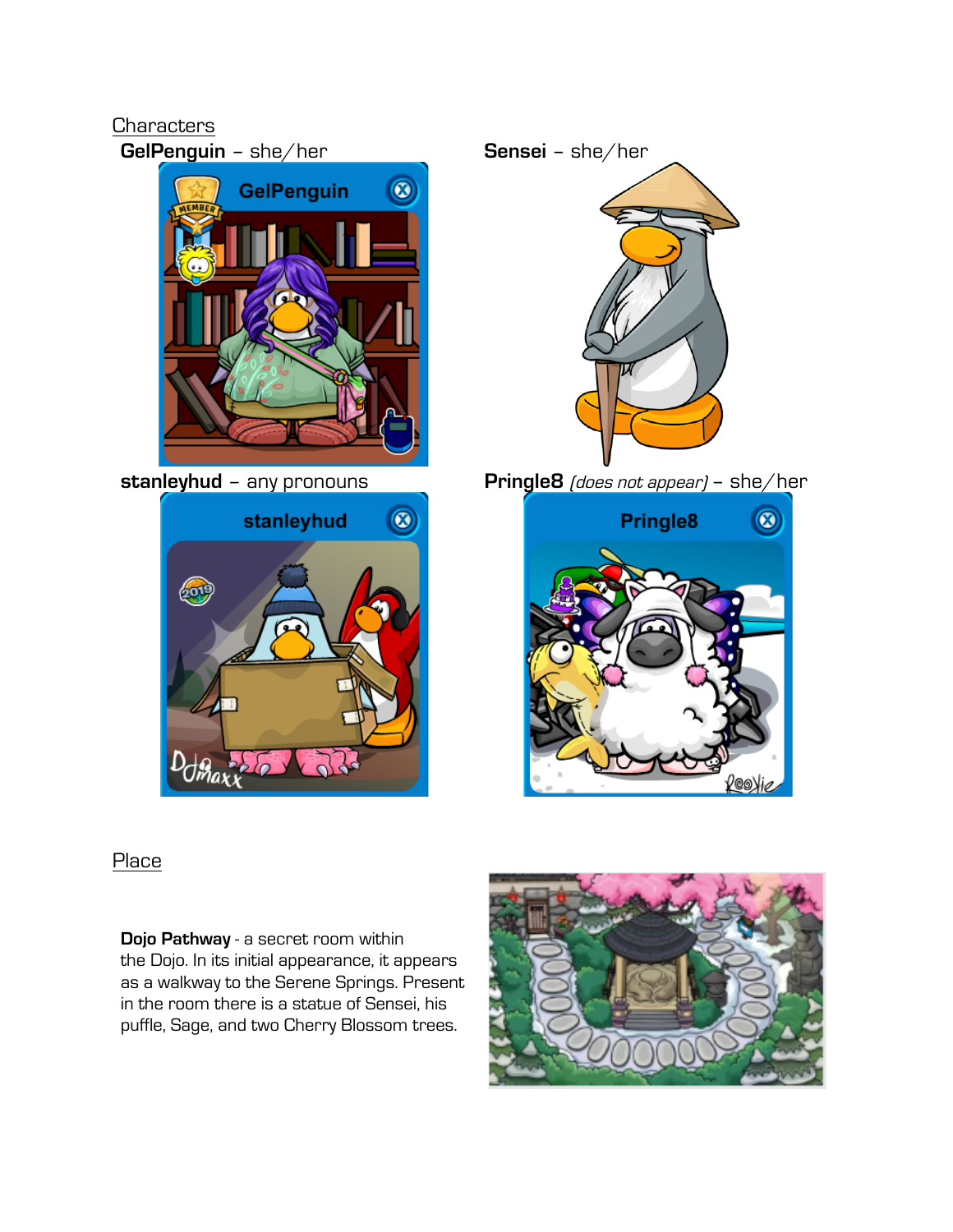The Dojo Pathway of Club Penguin Rewritten. It leads between the Hidden Room in the wall of the Dojo, and the Serene Springs, an environment with a waterfall where the Grey Puffles have migrated to live. The Pathway contains oval stones on snow, with a gazebo overlooked by a cherry blossom tree in the center of the room. **GelPenguin**, stylishly dressed but definitely hiding a little bit behind bright purple hair and gold-rimmed glasses, sits on the steps of the gazebo. **Sensei**, a grey penguin with a long beard, enters.

#### **Sensei**

Gel? I didn't expect to find you here.

## **GelPenguin**

It's quiet. Maybe the quietest place in Club Penguin Rewritten.

**Sensei**

Maybe so.

## **GelPenguin**

And I knew you were busy with your students but I thought you might come. When you saw me walk through the Dojo, to the Hidden Room— I thought maybe you'd follow.

… And you did.

**Sensei**

I did.

**GelPenguin** I wanted to talk.

**Sensei**

About anything specific?

## **GelPenguin**

(losing her nerve) I don't know.

## **Sensei**

Gel, I— I think we've known each other long enough not to beat around the bush. Don't you?

## **GelPenguin**

Yes. You're right, Sensei.

## **Sensei**

This is my favorite spot, too.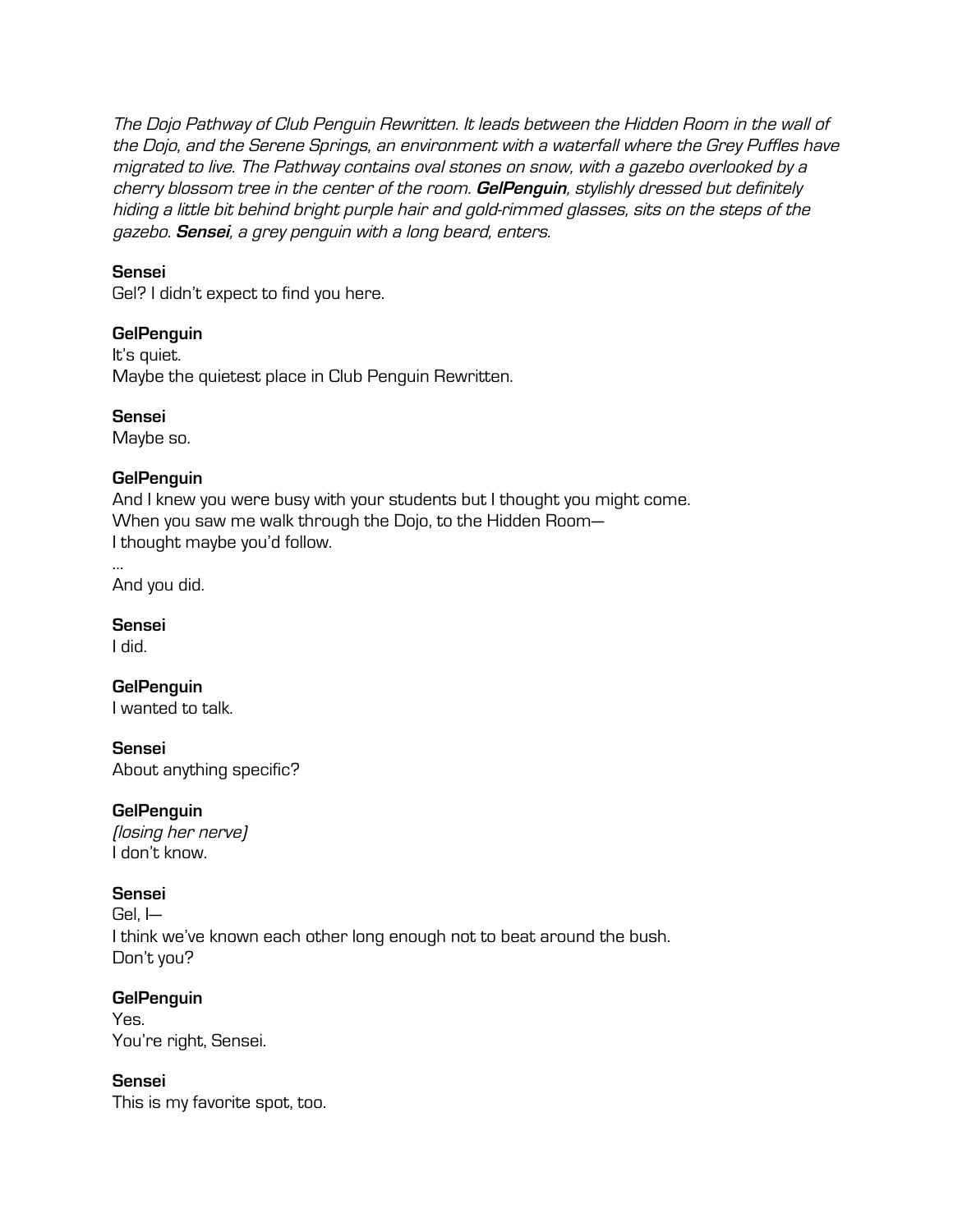It's the quietest; the music is soothing. Most people prefer the Serene Springs, and I do like visiting the puffles there— But that's not my favorite. No one, hardly anyone, actually stops on the Pathway. It's a means to an end. It's the way to get between one place and another. Very few will actually stop to admire the beauty of the Pathway.

#### **GelPenguin**

I guess you and I are the unusual ones, then.

**Sensei** We are.

A moment.

#### **GelPenguin**

I miss you, Sensei. That's all I came to say.

#### **Sensei**

You know you're welcome to come train anytime you like—

#### **GelPenguin**

That's not what I mean. You know that's not what I mean. I thought we knew each other well enough—[not to beat around the bush]

#### **Sensei**

You're right.

A moment. This one's painful.

#### **GelPenguin**

How is Sage?

#### **Sensei**

She's fine. Enjoying the time with her friends in Serene Springs.

#### **GelPenguin**

My puffles miss her. Amelia asks about her. I adopted a new puffle, Teddy? I'm hoping they all stop asking about Sage now. Not just Amelia—Meredith, Callie, Arizona. They all were asking.

#### **Sensei**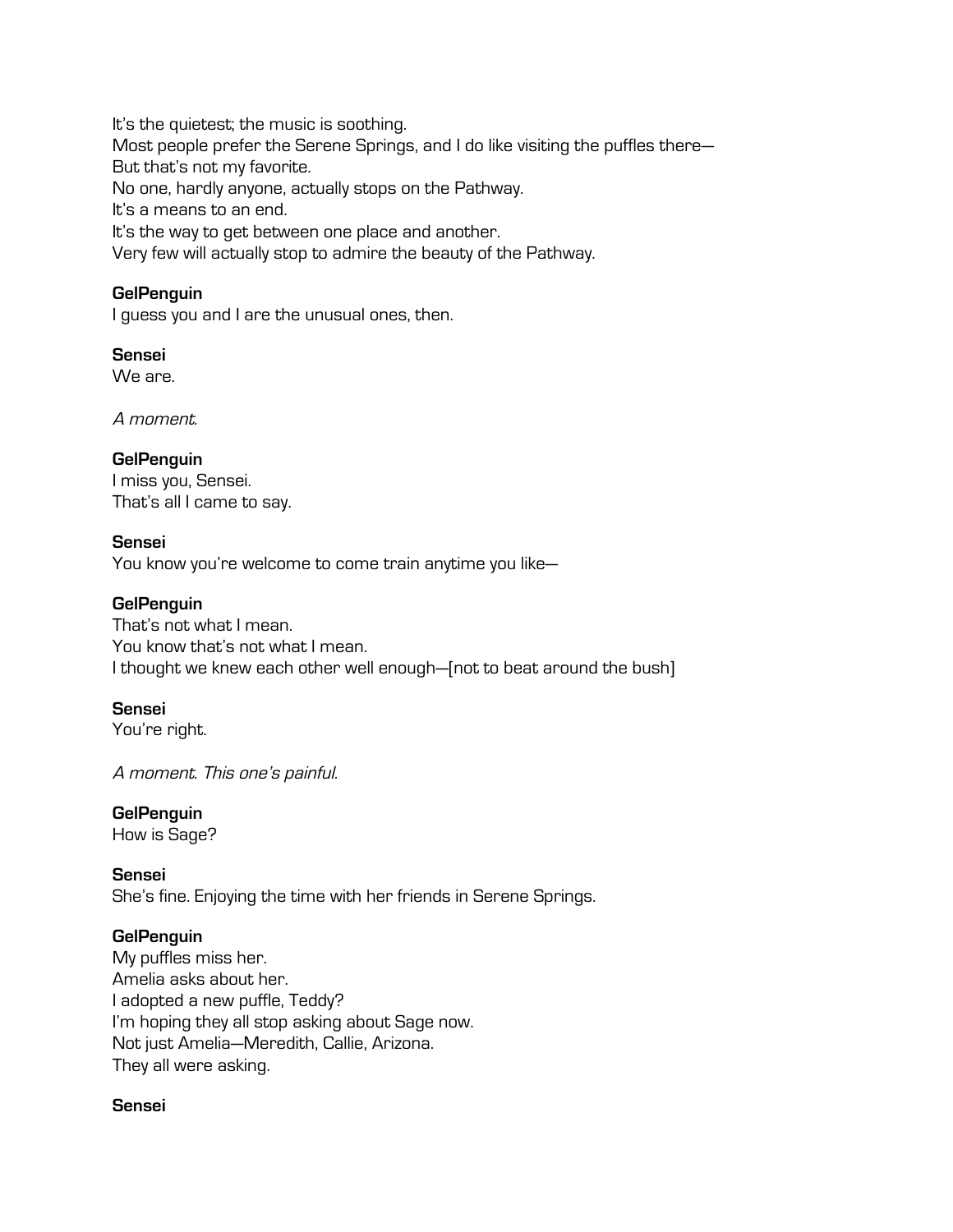I'm sorry.

**GelPenguin** Sorry for what? You don't have to be sorry for me.

**Sensei** I'm sorry for the hurt I put you through—

**GelPenguin** But you're still with her, aren't you?

**Sensei** With who?

**GelPenguin** Pringle8.

**Sensei**

…

**GelPenguin** Then don't tell me you're sorry.

#### **Sensei**

Gel, I— Just because we weren't the right match, doesn't mean—

## **GelPenguin**

Doesn't mean what? What were you going to say? There's lots of fish in the sea? Lots of penguins in Club Penguin?? Yeah I know that, Sensei. Thanks.

## **Sensei**

I just hope you won't stop training.

## **GelPenguin**

I already have.

## **Sensei**

The way our relationship ended— You still always have a home in this Dojo.

## **GelPenguin**

Even if I don't have one in your igloo.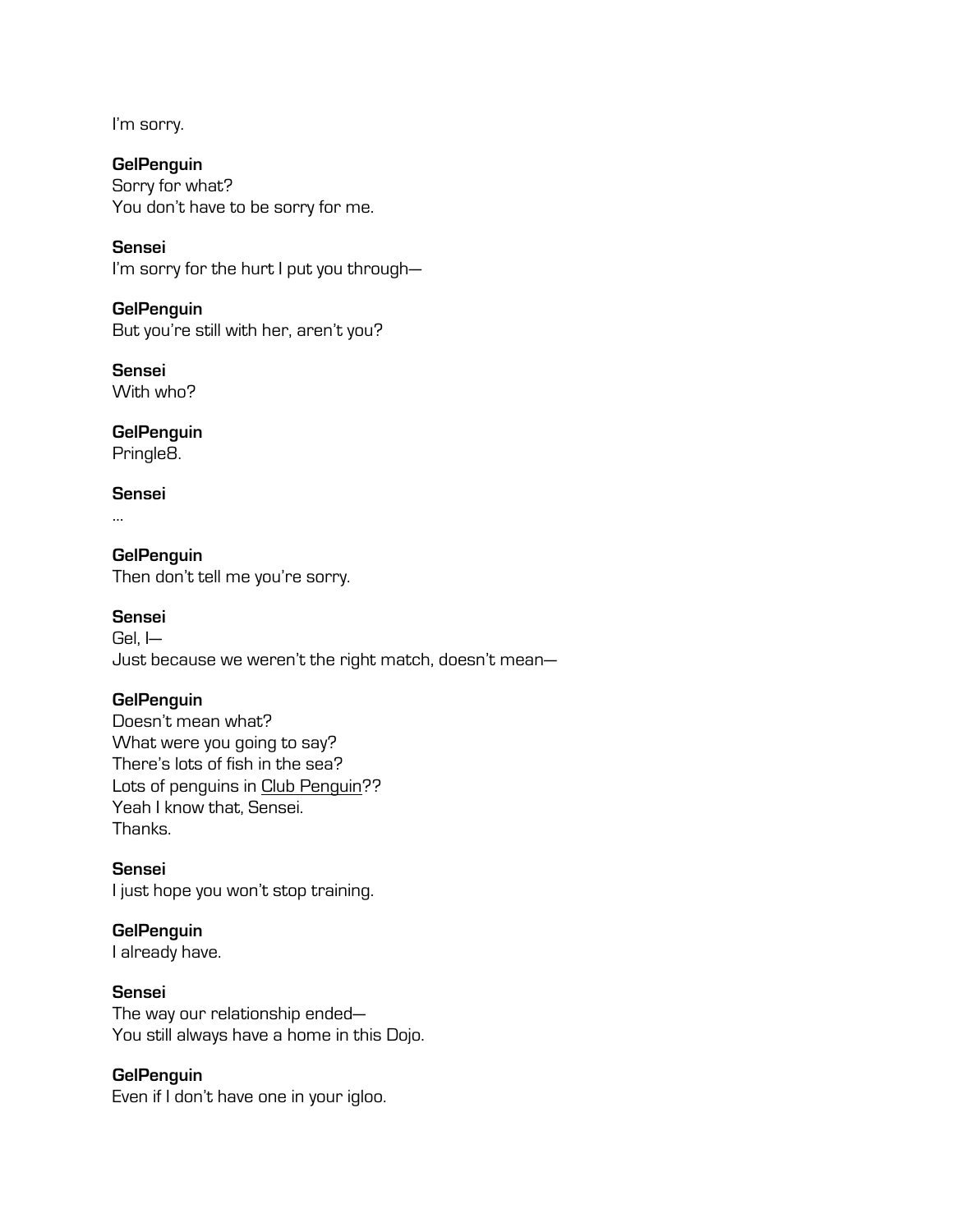**Sensei** I don't have an igloo.

**GelPenguin**

I know.

Pause.

**GelPenguin** I don't know why I came. I shouldn't have come.

**Sensei** This Pathway brings you comfort.

**GelPenguin** Sometimes. **Sensei**

And I no longer do that.

**GelPenguin**

…

**Sensei** So let's just sit.

Sensei sits down on the steps of the gazebo. Another penguin passes by, on their way from the Hidden Room to Serene Springs. Sensei gives a wave. The penguin stops for a moment.

**stanleyhud** I never see anyone here.

**GelPenguin** The music is kinda good.

**stanleyhud** Yeah, I guess it is. …Bye.

The penguin continues on their way.

**Sensei** A means to an end.

**GelPenguin** It's not for me.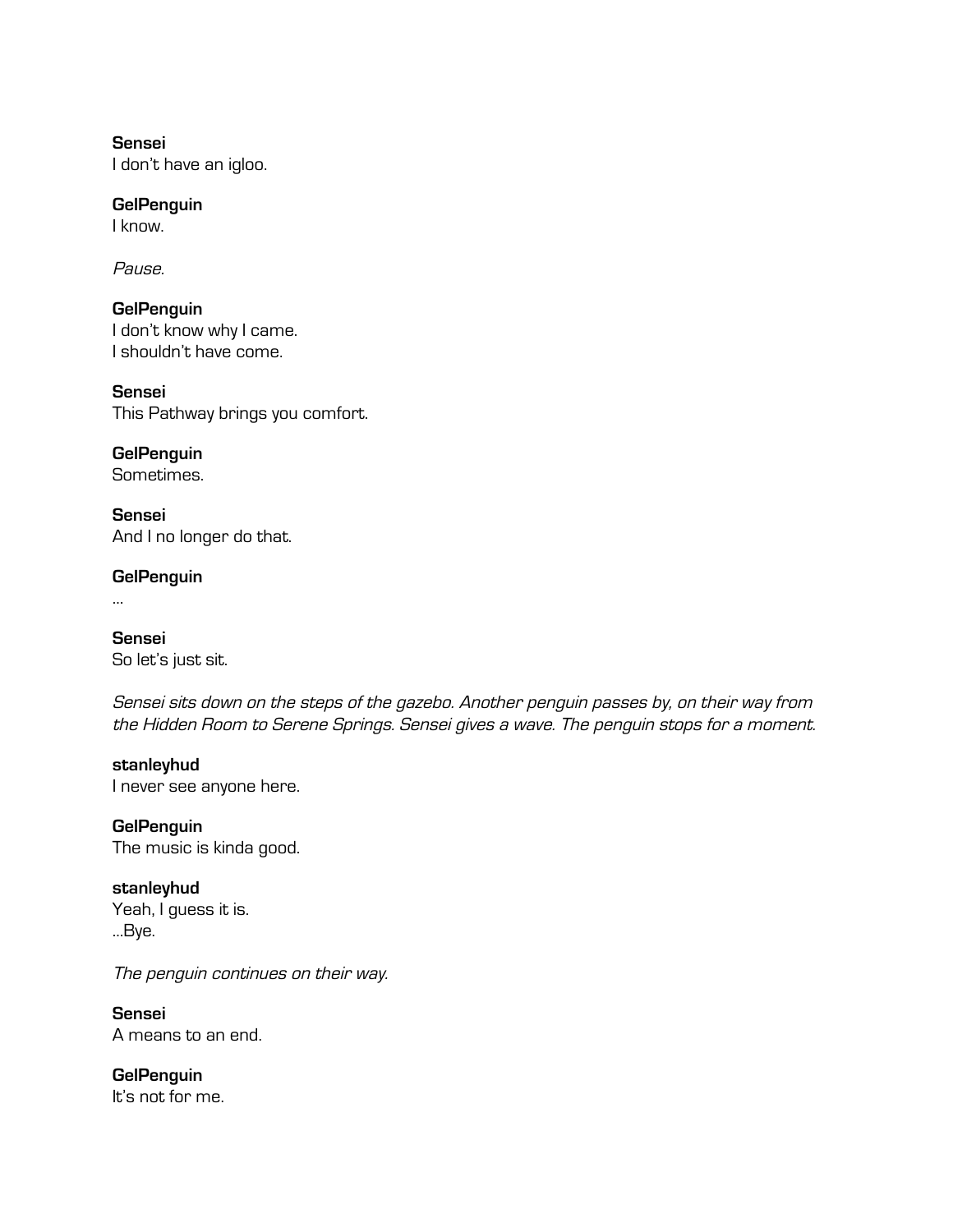It's not just that for me— You weren't just that for me. Even if I was for you, you were— You were different for me. You were the love of my life. And then I look in your Stamp Book and I see another penguin— I see Pringle8 of all the penguins it could've been, and— I have no one, Sensei. I am alone.

**Sensei** How are you, Gel?

**GelPenguin**

I'm alone.

#### **Sensei**

That's what you are. But how are you?

#### A pause.

#### **GelPenguin**

My heart…feels too heavy for my body. Every day it sinks lower and lower and someday, someday soon, I think it will fall out.

#### **Sensei**

…

## **GelPenguin**

My mind feels too fast. Thoughts come, they race each other, I can't keep up. I can't even hear them—faster than the speed of sound. Or maybe there's just too much noise to hear any of them individually.

#### **Sensei**

…

## **GelPenguin**

My flippers don't move the way they used to.

I go on a walk with my puffles and—

I try to do everything I used to, dance and swim and play and make pizzas, and—

They don't work anymore.

I don't work anymore.

## **Sensei**

…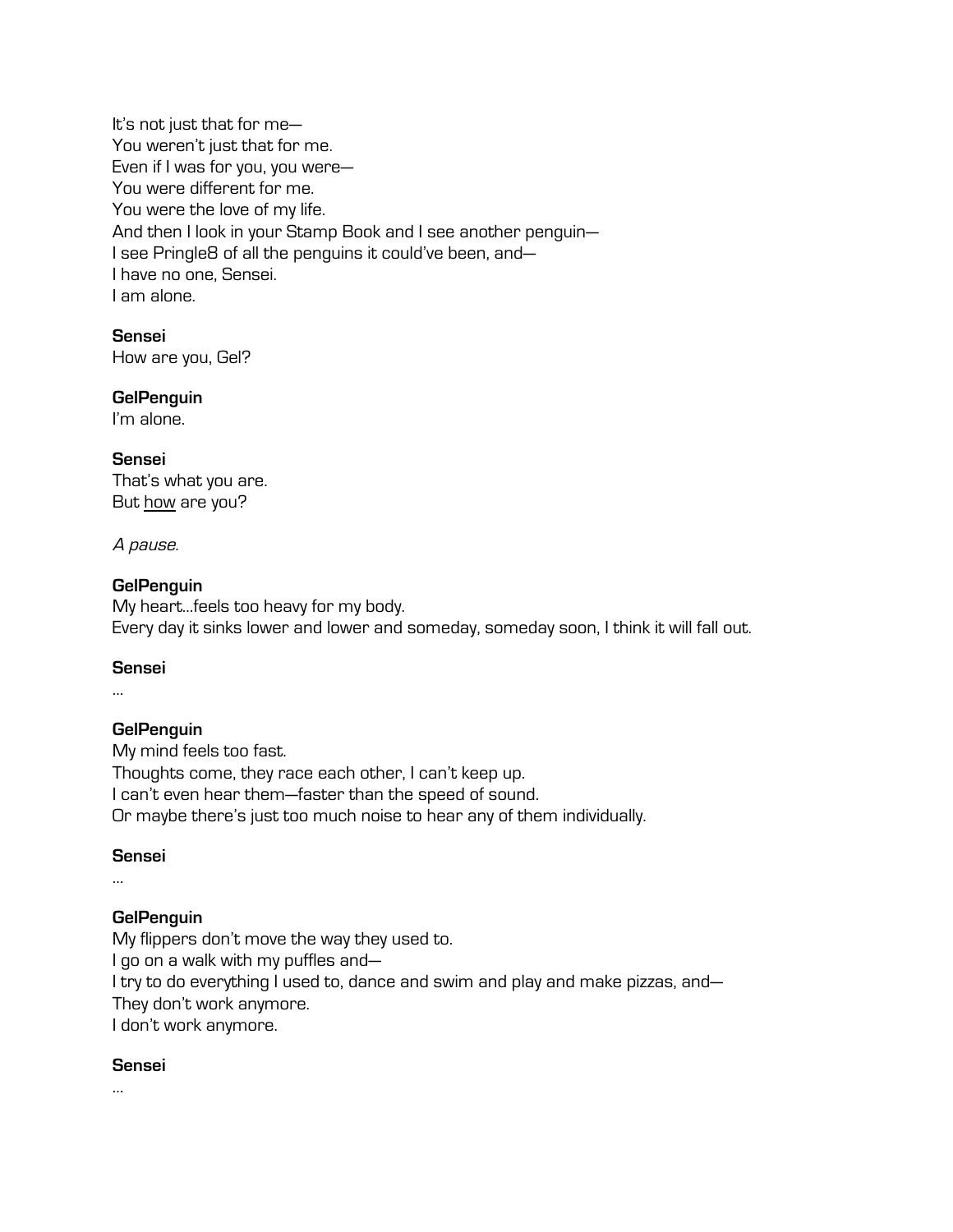#### **GelPenguin**

And my lungs— My lungs won't fill. When my heart is particularly sunken, my lungs won't even open to take air in at all. My lungs are broken— I am broken, Sensei.

#### **Sensei**

…

#### **GelPenguin**

You broke me, and I— I don't know how to fix myself.

Pause.

#### **Sensei**

(quietly) I'm sorry.

#### **GelPenguin**

Don't say that. Because I don't want you to be sorry for me. I want you to be sorry for what you did. But you won't be, because you're happy now. Happier than I could make you, and I— My heart may sink into the ground and bury itself. And my mind may run itself into dust in the earth. And my flippers may waste away and my lungs may collapse. And, but even after that, I will still be happy you are happy. Even if I'm not.

#### **Sensei**

…

**GelPenguin** So what does that make me?

GelPenguin stands up from the gazebo steps.

## **Sensei**

Please don't leave now, Gel.

## **GelPenguin**

Then do something to keep me here.

A pause; then, Sensei kisses GelPenguin. It's a long kiss. When it ends, neither of them knows what to do.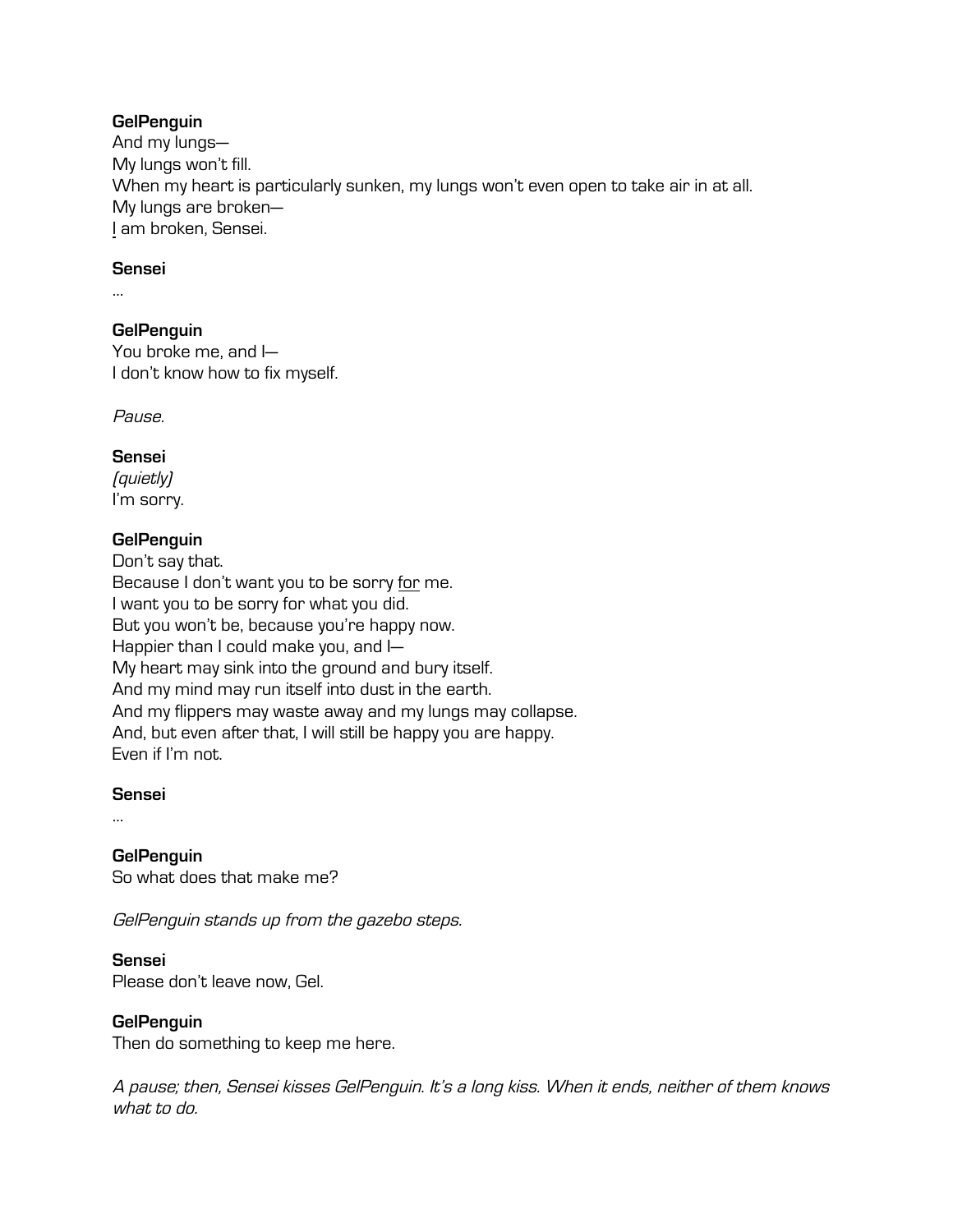#### **Sensei**

I'm sorry.

#### **GelPenguin**

Can you say something, anything else, other than that you're "sorry"?

#### **Sensei**

…

#### **GelPenguin**

Please don't break me again.

#### **Sensei**

…

#### **GelPenguin**

…

#### **Sensei**

…

…

## **GelPenguin**

So no. No. I'm not going to let you break me again.

#### **Sensei**

Did you get what you wanted? That's what you wanted when you came here, wasn't it?

#### **GelPenguin**

I wanted peace, somewhere to sit in peace for ten minutes, or at least until I was idle.

#### **Sensei**

You might be broken, but you don't have to break me too.

#### **GelPenguin**

Do you know how much energy I expend every second I keep myself from doing exactly that?

#### **Sensei**

…

#### **GelPenguin**

You have someone to fix you. Go to her. I cannot break again.